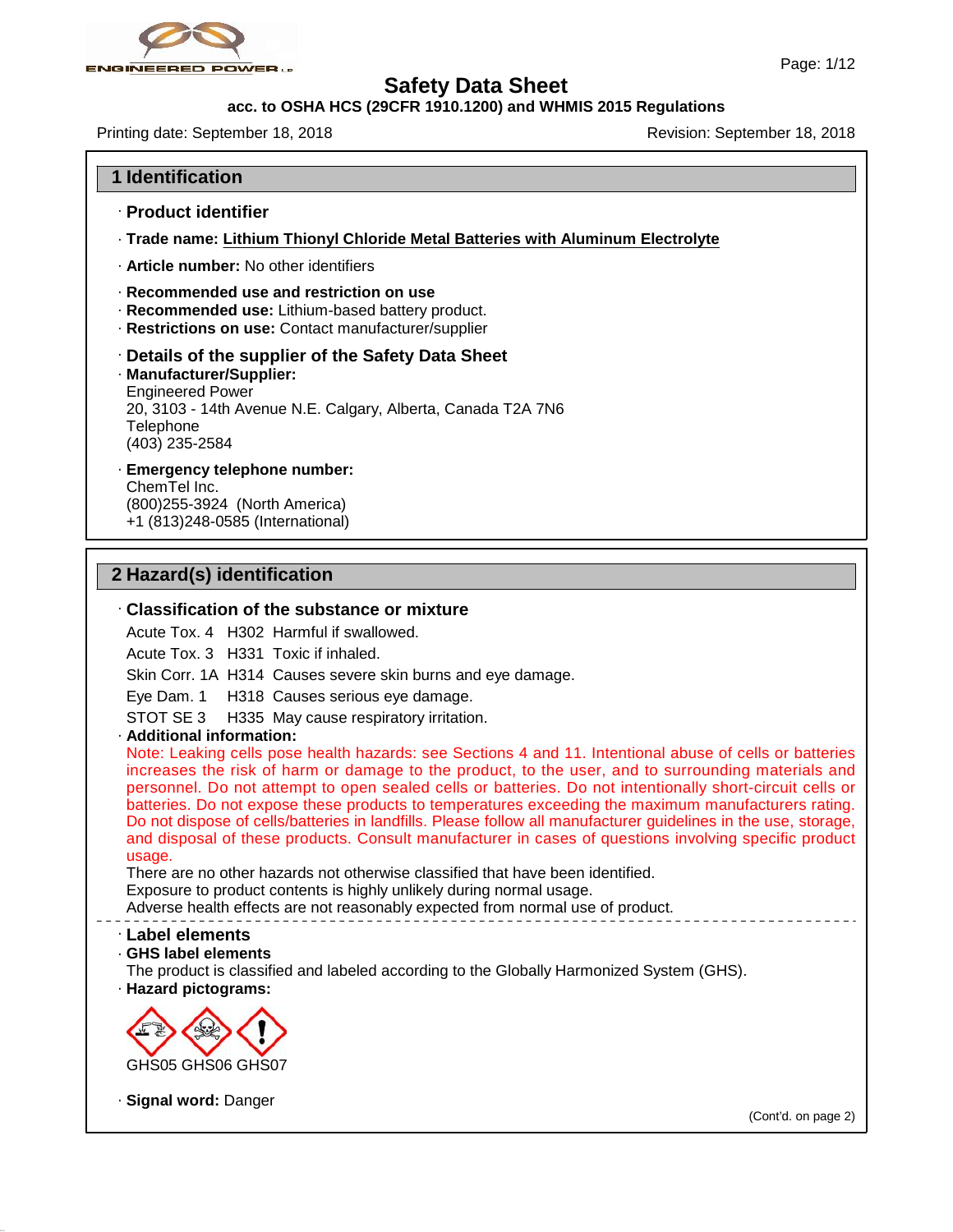### **acc. to OSHA HCS (29CFR 1910.1200) and WHMIS 2015 Regulations**

Printing date: September 18, 2018 **Revision: September 18, 2018** Revision: September 18, 2018

### **Trade name: Lithium Thionyl Chloride Metal Batteries with Aluminum Electrolyte** (Cont'd. of page 1) · **Hazard statements:** H302 Harmful if swallowed. H331 Toxic if inhaled. H314 Causes severe skin burns and eye damage. H335 May cause respiratory irritation. · **Precautionary statements:** P260 Do not breathe dusts or mists.<br>P264 Wash thoroughly after handling Wash thoroughly after handling. P270 Do not eat, drink or smoke when using this product.<br>P271 Use only outdoors or in a well-ventilated area. P271 Use only outdoors or in a well-ventilated area.<br>
P280 Wear protective gloves/protective clothing/eve P280 Wear protective gloves/protective clothing/eye protection/face protection.<br>P301+P312 If swallowed: Call a poison center/doctor if you feel unwell. If swallowed: Call a poison center/doctor if you feel unwell. P301+P330+P331 If swallowed: Rinse mouth. Do NOT induce vomiting. P303+P361+P353 If on skin (or hair): Take off immediately all contaminated clothing. Rinse skin with water/shower. P304+P340 IF INHALED: Remove person to fresh air and keep comfortable for breathing. P305+P351+P338 IF IN EYES: Rinse cautiously with water for several minutes. Remove contact lenses, if present and easy to do. Continue rinsing. P310 Immediately call a poison center/doctor.<br>P321 Specific treatment (see on this label). P321 Specific treatment (see on this label).<br>P363 Wash contaminated clothing before re-P363 Wash contaminated clothing before reuse.<br>P403+P233 Store in a well-ventilated place. Keep conta Store in a well-ventilated place. Keep container tightly closed. P405 Store locked up.<br>P501 Dispose of cont Dispose of contents/container in accordance with local/regional/national/international regulations. · **NFPA ratings (scale 0 - 4)**  $3 \times 0$  Instability = 0 Fire = 1  $Health = 3$ The substance demonstrates unusual reactivity with water. · **HMIS-ratings (scale 0 - 4)** HEALTH FIRE **HEALTH F3** Health = \*3<br>FIRE THE Fire = 1<br>REACTIVITY <mark>0</mark> Reactivity = 0  $\overline{3}$  Health =  $*3$  $1$  Fire = 1 \* - Indicates a long term health hazard from repeated or prolonged exposures.

### · **Chemical characterization: Mixtures**

47.0.13

| 3 Composition/information on ingredients                                                                        |                     |  |
|-----------------------------------------------------------------------------------------------------------------|---------------------|--|
| <b>Chemical characterization: Mixtures</b>                                                                      |                     |  |
| Components:                                                                                                     |                     |  |
| 7719-09-7 thionyl chloride<br>Acute Tox. 3, H331<br>Bikin Corr. 1A, H314<br>Acute Tox. 4, H302; STOT SE 3, H335 | 40-60%              |  |
| 7446-70-0 aluminium chloride, anhydrous<br>Skin Corr. 1B, H314; Eye Dam. 1, H318                                | 10-20%              |  |
|                                                                                                                 | (Cont'd. on page 3) |  |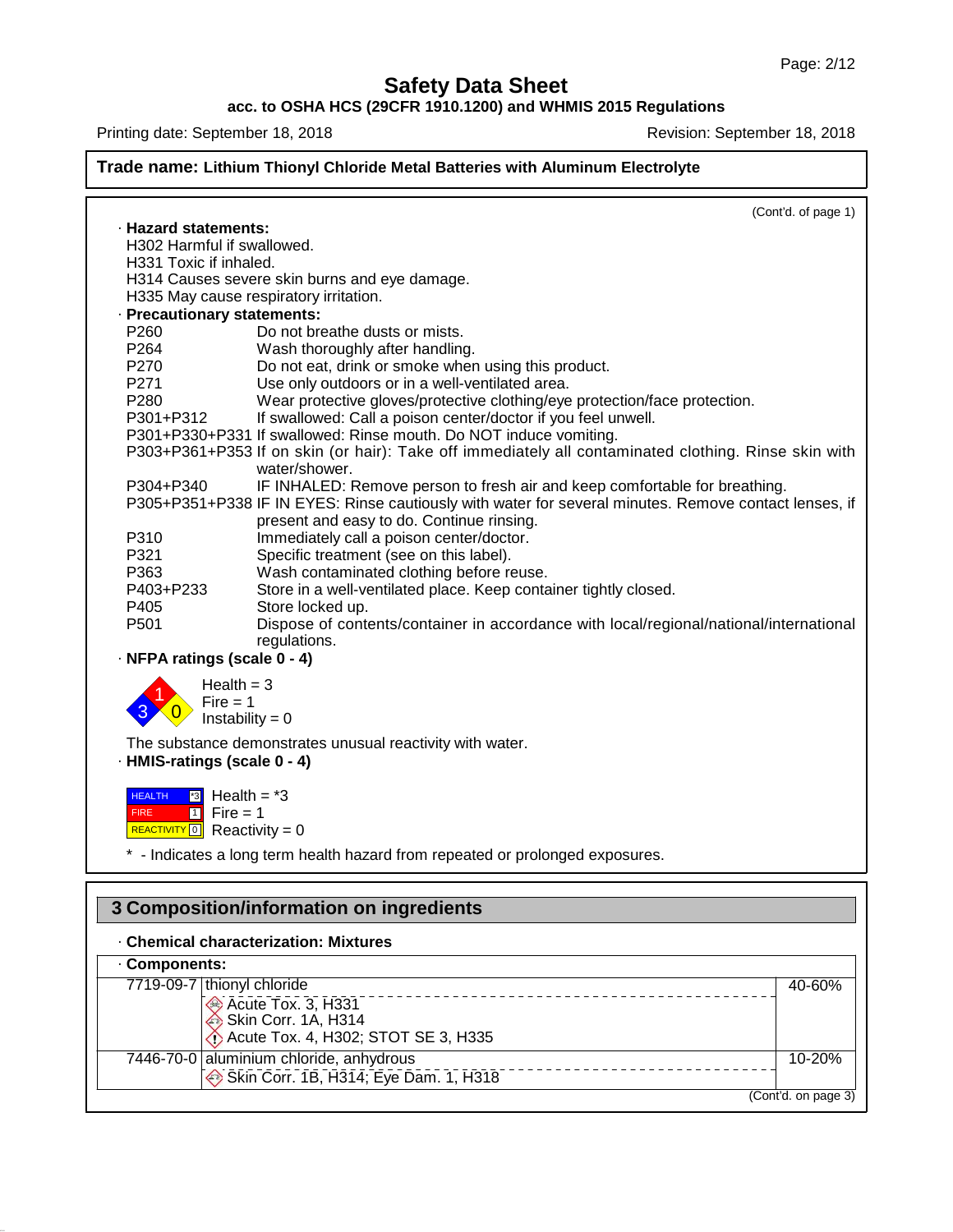**acc. to OSHA HCS (29CFR 1910.1200) and WHMIS 2015 Regulations**

Printing date: September 18, 2018 **Revision: September 18, 2018** Revision: September 18, 2018

47.0.13

|                             |                                                                                                                                                                                                                   | (Cont'd. of page 2) |
|-----------------------------|-------------------------------------------------------------------------------------------------------------------------------------------------------------------------------------------------------------------|---------------------|
|                             | 7447-41-8 lithium chloride                                                                                                                                                                                        | $5 - 10%$           |
|                             | Decute Tox. 4, H302; Skin Irrit. 2, H315; Eye Irrit. 2A, H319                                                                                                                                                     |                     |
| 7439-93-2 Lithium           |                                                                                                                                                                                                                   | $2.5 - 5%$          |
|                             | Water-react. 1, H260                                                                                                                                                                                              |                     |
|                             | Skin Corr. 1B, H314                                                                                                                                                                                               |                     |
|                             | · Additional information:<br>For the listed ingredient(s), the identity and/or exact percentage(s) are being withheld as a trade secret.<br>For the wording of the listed Hazard Statements, refer to section 16. |                     |
|                             | <b>4 First-aid measures</b>                                                                                                                                                                                       |                     |
|                             | Description of first aid measures<br>· General information:                                                                                                                                                       |                     |
|                             | Information references exposures to battery contents, and not exposures to whole units. Exposures to                                                                                                              |                     |
|                             | whole units are unlikely to produce health hazards.                                                                                                                                                               |                     |
|                             | Immediately remove any clothing soiled by the product.                                                                                                                                                            |                     |
|                             | Symptoms of poisoning may even occur after several hours; therefore medical observation for at least 48                                                                                                           |                     |
|                             | hours after the accident.                                                                                                                                                                                         |                     |
|                             | Take affected persons out into the fresh air.                                                                                                                                                                     |                     |
| · After inhalation:         |                                                                                                                                                                                                                   |                     |
|                             | Unlikely route of exposure.                                                                                                                                                                                       |                     |
| Supply fresh air.           |                                                                                                                                                                                                                   |                     |
|                             | Seek immediate medical advice.                                                                                                                                                                                    |                     |
|                             | Provide oxygen treatment if affected person has difficulty breathing.                                                                                                                                             |                     |
|                             | In case of unconsciousness place patient stably in side position for transportation.                                                                                                                              |                     |
| · After skin contact:       |                                                                                                                                                                                                                   |                     |
|                             | Unlikely route of exposure.                                                                                                                                                                                       |                     |
|                             | Immediately rinse with water.                                                                                                                                                                                     |                     |
|                             | Seek immediate medical advice.                                                                                                                                                                                    |                     |
|                             | Immediate medical treatment necessary. Failure to treat burns can prevent wounds from healing.                                                                                                                    |                     |
| · After eye contact:        |                                                                                                                                                                                                                   |                     |
|                             | Unlikely route of exposure.                                                                                                                                                                                       |                     |
|                             | Remove contact lenses if worn, if possible.                                                                                                                                                                       |                     |
|                             | Rinse opened eye for several minutes under running water. Then consult a doctor.                                                                                                                                  |                     |
| · After swallowing:         |                                                                                                                                                                                                                   |                     |
|                             | Unlikely route of exposure.                                                                                                                                                                                       |                     |
|                             | Rinse out mouth and then drink plenty of water.                                                                                                                                                                   |                     |
|                             | Do not induce vomiting; immediately call for medical help.                                                                                                                                                        |                     |
|                             | · Most important symptoms and effects, both acute and delayed:                                                                                                                                                    |                     |
|                             | Adverse health effects are not reasonably expected from normal use of product.                                                                                                                                    |                     |
| Coughing                    | Strong caustic effect on skin and mucous membranes.                                                                                                                                                               |                     |
|                             | May cause respiratory irritation.                                                                                                                                                                                 |                     |
| <b>Breathing difficulty</b> |                                                                                                                                                                                                                   |                     |
| Eye damage.                 |                                                                                                                                                                                                                   |                     |
| · Danger:                   |                                                                                                                                                                                                                   |                     |
|                             | Danger of gastric perforation.                                                                                                                                                                                    |                     |
|                             | Danger of pulmonary edema.                                                                                                                                                                                        |                     |
|                             | Danger of impaired breathing.                                                                                                                                                                                     |                     |
|                             |                                                                                                                                                                                                                   | (Cont'd. on page 4) |
|                             |                                                                                                                                                                                                                   |                     |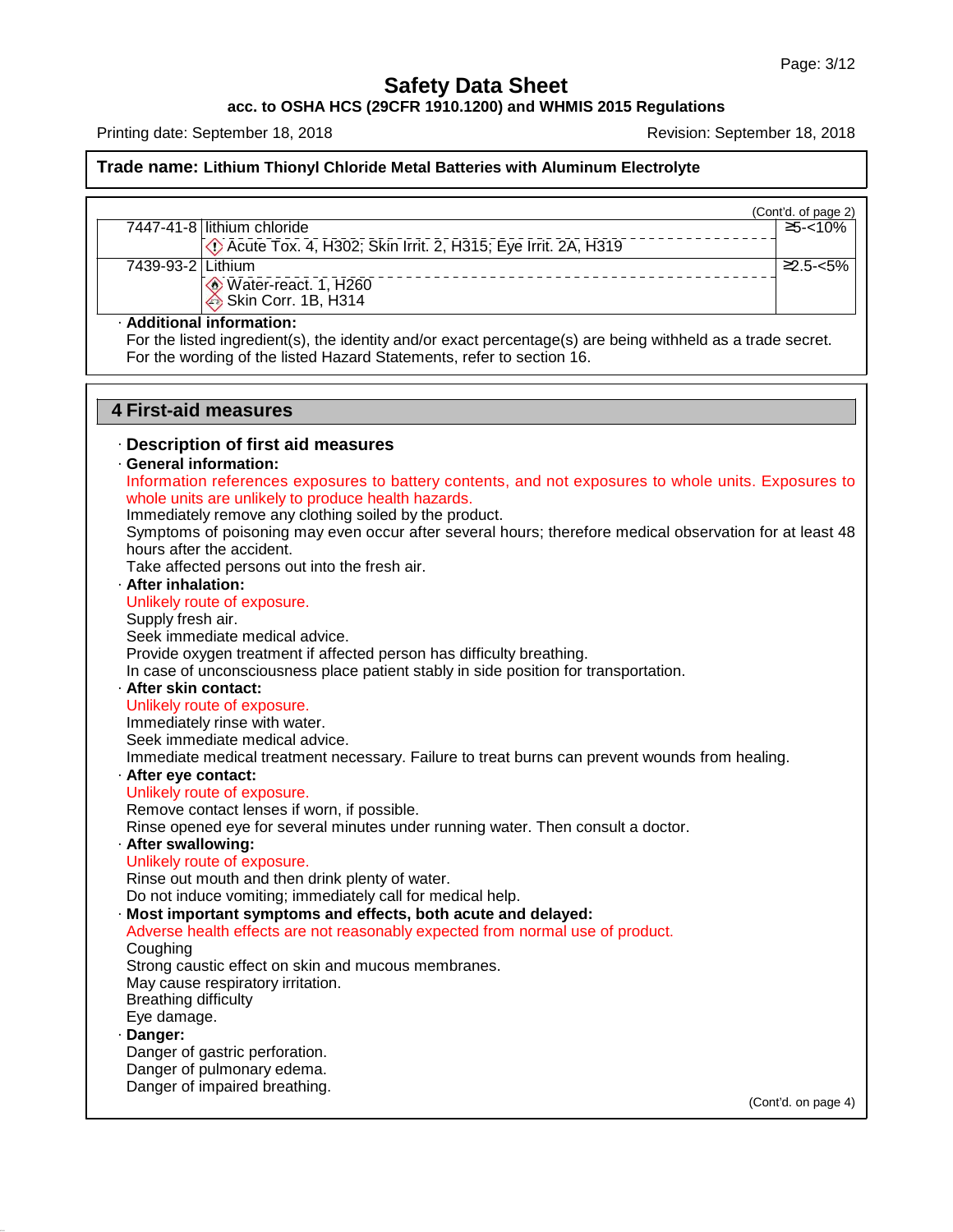**acc. to OSHA HCS (29CFR 1910.1200) and WHMIS 2015 Regulations**

Printing date: September 18, 2018 **Revision: September 18, 2018** Revision: September 18, 2018

### **Trade name: Lithium Thionyl Chloride Metal Batteries with Aluminum Electrolyte**

(Cont'd. of page 3)

Causes serious eye damage. Toxic if inhaled. Causes burns. Harmful if swallowed. Causes damage to organs through prolonged or repeated exposure.

· **Indication of any immediate medical attention and special treatment needed:**

Decontaminate patient thoroughly with sodium bicarbonate solution; assume that some skin contact has taken place. Treat other symptoms symptomatically, with emphasis on maintaining electrolyte balance. Medical supervision for at least 48 hours.

If necessary oxygen respiration treatment.

### **5 Fire-fighting measures**

### · **Extinguishing media**

- · **Suitable extinguishing agents:**
- Graphite powder such as Lith-X.
- Dry sand.
- Use only the agents indicated above.
- · **For safety reasons unsuitable extinguishing agents:** Water or Halons.
- · **Special hazards arising from the substance or mixture**

Information references exposures to battery contents, and not exposures to whole units. In contact with water releases flammable gases, which may ignite spontaneously. During heating or in case of fire poisonous gases are produced. Reacts violently with water.

- · **Advice for firefighters**
- · **Protective equipment:**

Wear self-contained respiratory protective device.

- Wear fully protective suit.
- · **Additional information:** Evacuate area and fight fire from from the upwind side.

### **6 Accidental release measures**

· **Personal precautions, protective equipment and emergency procedures**

Use respiratory protective device against the effects of fumes/dust/aerosol.

Wear protective equipment. Keep unprotected persons away.

Ensure adequate ventilation.

47.0.13

[In case of inadequate ventilation] wear respiratory protection.

Keep people at a distance and stay upwind.

- Do not allow contact with water.
- **Environmental precautions** Do not allow to enter sewers/ surface or ground water.
- · **Methods and material for containment and cleaning up**

If a spill is small, a trained person may attempt to stop or contain the leak by carefully neutralizing spill with calcium carbonate or sodium bicarbonate. Seal leaking container and neutralized product in a plastic bag and transfer to a lidded container for disposal or recovery. Consult an accredited waste disposal contractor or the local authority for additional advice. Large spills should only be handled by specially trained hazardous materials personnel.

Do not flush with water or aqueous cleansing agents

Send for recovery or disposal in suitable receptacles.

(Cont'd. on page 5)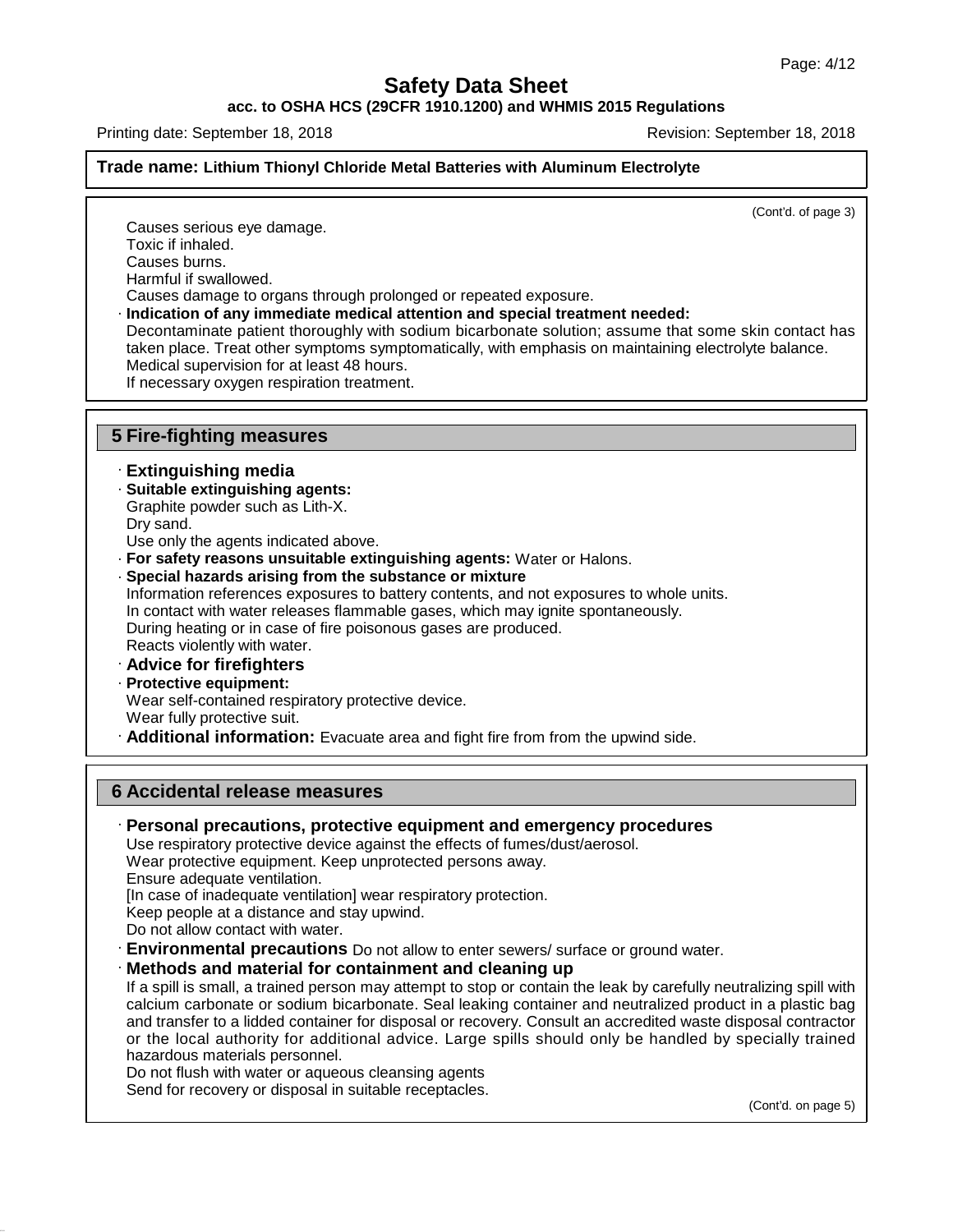### **acc. to OSHA HCS (29CFR 1910.1200) and WHMIS 2015 Regulations**

Printing date: September 18, 2018 **Revision: September 18, 2018** Revision: September 18, 2018

**Trade name: Lithium Thionyl Chloride Metal Batteries with Aluminum Electrolyte**

(Cont'd. of page 4)

### · **Reference to other sections**

See Section 7 for information on safe handling.

See Section 8 for information on personal protection equipment.

See Section 13 for disposal information.

## **7 Handling and storage**

### · **Handling**

47.0.13

· **Precautions for safe handling:**

Handling and storage<br>
Handling<br>
Precautions for safe handling:<br>
Information is only applicable to product contents, and not to product as normally supplied. This<br>
information is applicable to damaged, leaking, or spilled p **Handling<br>
Handling<br>
Precautions for safe handling:**<br>
Information is only applicable to product contents, and not to product as normally supplied. This<br>
information is applicable to damaged, leaking, or spilled product as Handling<br>Precautions for safe<br>Information is only<br>information is applical<br>these conditions.<br>Keep away from oper<br>OPEN SEALED CEL

Keep away from open flames or temperatures exceeding manufacturer ratings. DO NOT ATTEMPT TO OPEN SEALED CELLS OR BATTERIES – BATTERY CONTENTS MAY PRESENT SERIOUS SAFETY AND HEALTH HAZARDS. SHORT-CIRCUITING THE TERMINALS OF A DEVICE MAY RESULT IN DAMAGE TO DEVICE AND ANY NEARBY OBJECTS OR PERSONNEL.

· **Information about protection against explosions and fires:** Protect from heat.

Keep respiratory protective device available.

- · **Conditions for safe storage, including any incompatibilities**
- · **Requirements to be met by storerooms and receptacles:**
- Store only in the original receptacle. Provide ventilation for receptacles.
- · **Information about storage in one common storage facility:** Store away from foodstuffs. Do not store together with oxidizing and acidic materials. Do not store together with alkalis (caustic solutions).
- · **Further information about storage conditions:** Store in a cool place. Heat will increase pressure and may lead to the receptacle bursting. Keep containers tightly sealed.
- · **Specific end use(s)** No relevant information available.

**8 Exposure controls/personal protection**

| Components with limit values that require monitoring at the workplace:<br>7719-09-7 thionyl chloride<br>REL (USA)<br>Ceiling limit value: 5 mg/m <sup>3</sup> , 1 ppm<br>TLV (USA)<br>Ceiling limit value: 0.2 ppm<br>Ceiling limit value: 1 ppm<br>EL (Canada)<br>Ceiling limit value: 5 mg/m <sup>3</sup> , 1 ppm<br>EV (Canada)<br>LMPE (Mexico) Ceiling limit value: 0.2 ppm<br>7446-70-0 aluminium chloride, anhydrous | Control parameters |  |
|-----------------------------------------------------------------------------------------------------------------------------------------------------------------------------------------------------------------------------------------------------------------------------------------------------------------------------------------------------------------------------------------------------------------------------|--------------------|--|
|                                                                                                                                                                                                                                                                                                                                                                                                                             |                    |  |
|                                                                                                                                                                                                                                                                                                                                                                                                                             |                    |  |
|                                                                                                                                                                                                                                                                                                                                                                                                                             |                    |  |
|                                                                                                                                                                                                                                                                                                                                                                                                                             |                    |  |
|                                                                                                                                                                                                                                                                                                                                                                                                                             |                    |  |
|                                                                                                                                                                                                                                                                                                                                                                                                                             |                    |  |
|                                                                                                                                                                                                                                                                                                                                                                                                                             |                    |  |
| REL (USA)<br>Long-term value: 2 mg/m <sup>3</sup><br>as Al                                                                                                                                                                                                                                                                                                                                                                  |                    |  |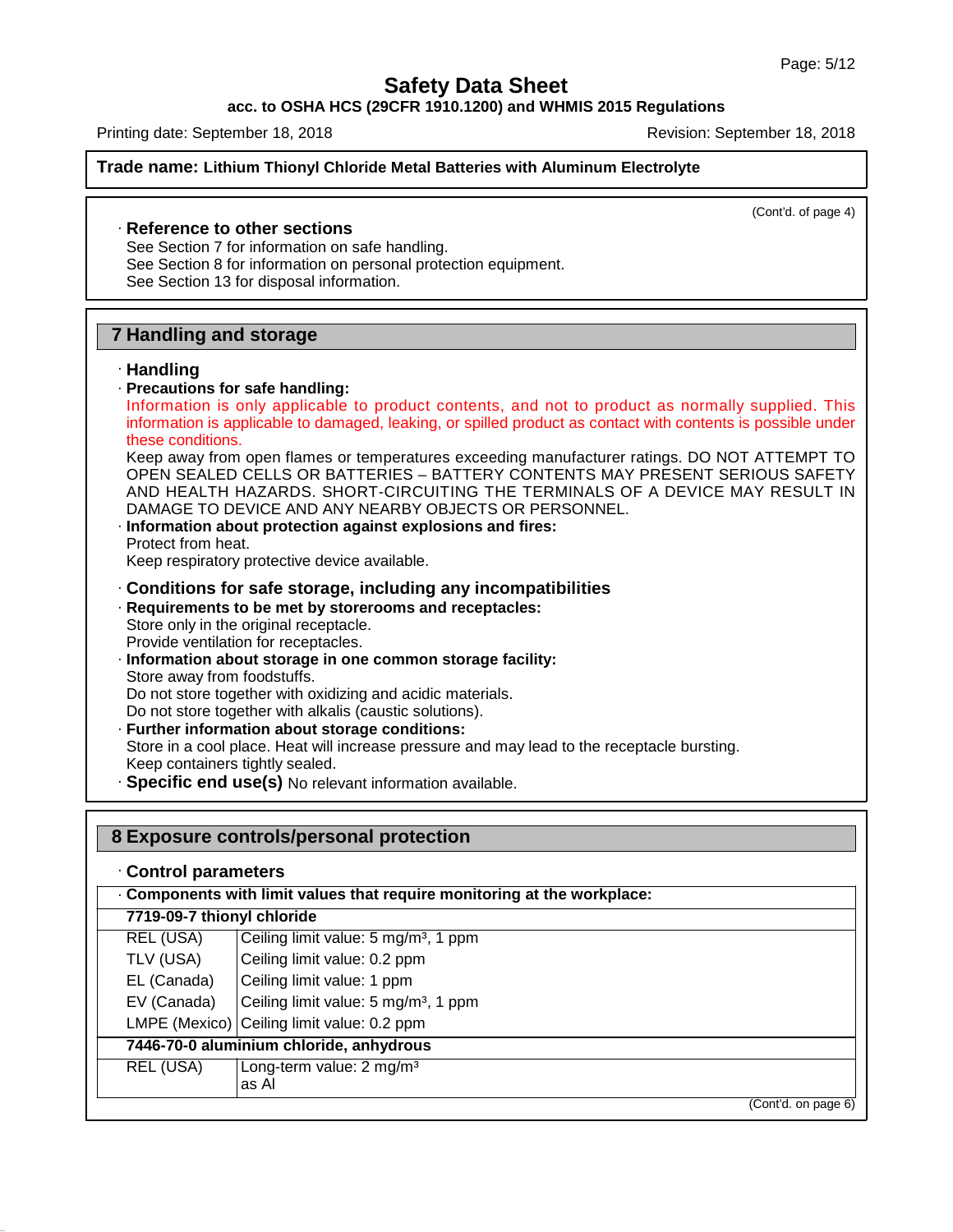**acc. to OSHA HCS (29CFR 1910.1200) and WHMIS 2015 Regulations**

Printing date: September 18, 2018 Revision: September 18, 2018

|                                   | (Cont'd. of page 5)                                                                                                                                                                                                                                                                                                                                           |
|-----------------------------------|---------------------------------------------------------------------------------------------------------------------------------------------------------------------------------------------------------------------------------------------------------------------------------------------------------------------------------------------------------------|
| TLV (USA)                         | Long-term value: 1* mg/m <sup>3</sup><br>as Al;*as respirable fraction                                                                                                                                                                                                                                                                                        |
| · Exposure controls               |                                                                                                                                                                                                                                                                                                                                                               |
|                                   | · General protective and hygienic measures:                                                                                                                                                                                                                                                                                                                   |
|                                   | The usual precautionary measures for handling chemicals should be followed.                                                                                                                                                                                                                                                                                   |
|                                   | Information is only applicable to product contents, and not to product as normally supplied. This                                                                                                                                                                                                                                                             |
|                                   | information is applicable to damaged, leaking, or spilled product as contact with contents is possible under                                                                                                                                                                                                                                                  |
| these conditions.                 | Keep away from foodstuffs, beverages and feed.                                                                                                                                                                                                                                                                                                                |
|                                   | Immediately remove all soiled and contaminated clothing.                                                                                                                                                                                                                                                                                                      |
|                                   | Wash hands before breaks and at the end of work.                                                                                                                                                                                                                                                                                                              |
|                                   | Do not inhale gases / fumes / aerosols.                                                                                                                                                                                                                                                                                                                       |
|                                   | Avoid contact with the eyes and skin.                                                                                                                                                                                                                                                                                                                         |
|                                   | · Engineering controls: No relevant information available.                                                                                                                                                                                                                                                                                                    |
|                                   | · Breathing equipment: For spills, respiratory protection may be advisable.                                                                                                                                                                                                                                                                                   |
| · Protection of hands:            |                                                                                                                                                                                                                                                                                                                                                               |
|                                   | Not required under normal conditions of use.                                                                                                                                                                                                                                                                                                                  |
|                                   | Wear protective gloves to handle contents of damaged or leaking units.<br>The glove material has to be impermeable and resistant to the product/ the substance/ the preparation.                                                                                                                                                                              |
|                                   | Selection of the glove material on consideration of the penetration times, rates of diffusion and the                                                                                                                                                                                                                                                         |
| degradation                       |                                                                                                                                                                                                                                                                                                                                                               |
| · Material of gloves              |                                                                                                                                                                                                                                                                                                                                                               |
|                                   | The selection of the suitable gloves does not only depend on the material, but also on further marks of<br>quality and varies from manufacturer to manufacturer. As the product is a preparation of several<br>substances, the resistance of the glove material can not be calculated in advance and has therefore to be<br>checked prior to the application. |
|                                   | · Penetration time of glove material                                                                                                                                                                                                                                                                                                                          |
|                                   | The exact break through time has to be found out by the manufacturer of the protective gloves and has to                                                                                                                                                                                                                                                      |
| be observed.<br>· Eye protection: |                                                                                                                                                                                                                                                                                                                                                               |
|                                   |                                                                                                                                                                                                                                                                                                                                                               |
|                                   | Safety glasses                                                                                                                                                                                                                                                                                                                                                |
| <b>Body protection:</b>           |                                                                                                                                                                                                                                                                                                                                                               |
|                                   | Not required under normal conditions of use.                                                                                                                                                                                                                                                                                                                  |
|                                   | Protection may be required for spills.                                                                                                                                                                                                                                                                                                                        |
|                                   | · Limitation and supervision of exposure into the environment                                                                                                                                                                                                                                                                                                 |
|                                   | No relevant information available.                                                                                                                                                                                                                                                                                                                            |
|                                   | $\cdot$ Risk management measures                                                                                                                                                                                                                                                                                                                              |
|                                   | See Section 7 for additional information.<br>No relevant information available.                                                                                                                                                                                                                                                                               |
|                                   |                                                                                                                                                                                                                                                                                                                                                               |

· **Appearance:**

47.0.13

(Cont'd. on page 7)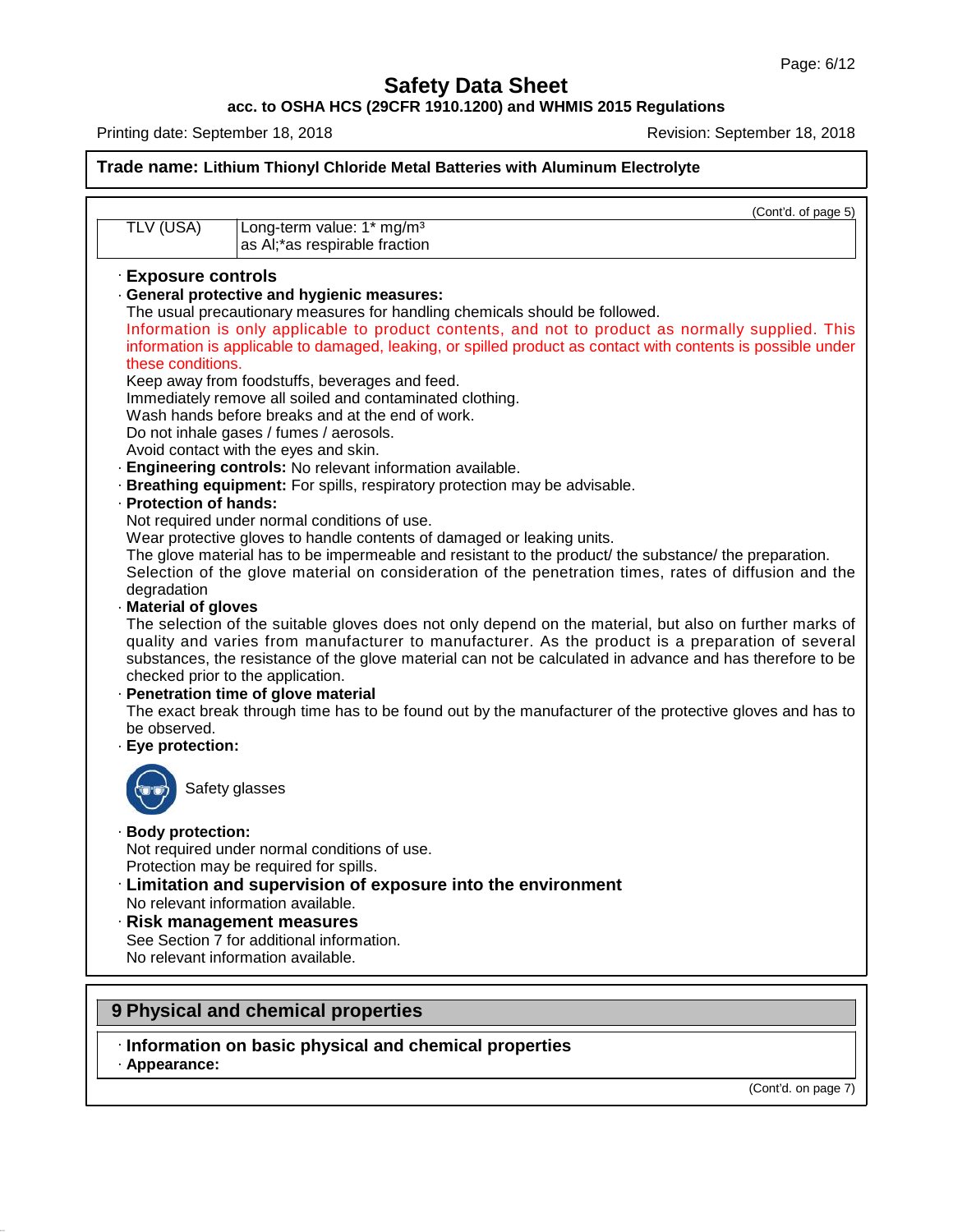**acc. to OSHA HCS (29CFR 1910.1200) and WHMIS 2015 Regulations**

Printing date: September 18, 2018 **Revision: September 18, 2018** Revision: September 18, 2018

### **Trade name: Lithium Thionyl Chloride Metal Batteries with Aluminum Electrolyte**

|                                                            | (Cont'd. of page 6)                                         |
|------------------------------------------------------------|-------------------------------------------------------------|
| Form:                                                      | Solid metal container containing liquid and solid contents. |
| Color:                                                     | Various colors                                              |
| · Odor:                                                    | Normally odourless. Leaking devices may emit acrid,         |
|                                                            | sulphurous or ethereal odours.                              |
| · Odor threshold:                                          | Not determined.                                             |
| · pH-value:                                                | Not determined.                                             |
| · Melting point/Melting range:                             | Not determined.                                             |
| · Boiling point/Boiling range:                             | Not determined.                                             |
| · Flash point:                                             | Not applicable.                                             |
| · Flammability (solid, gaseous):                           | Not applicable.                                             |
| · Auto-ignition temperature:                               | Not determined.                                             |
| · Decomposition temperature:                               | Not determined.                                             |
| Danger of explosion:                                       | Product does not present an explosion hazard.               |
| <b>Explosion limits</b>                                    |                                                             |
| Lower:                                                     | Not determined.                                             |
| Upper:                                                     | Not determined.                                             |
| Oxidizing properties:                                      | Not determined.                                             |
| · Vapor pressure:                                          | Not determined.                                             |
| · Density:                                                 | Not determined.                                             |
| · Relative density:                                        | Not determined.                                             |
| · Vapor density:                                           | Not determined.                                             |
| · Evaporation rate:                                        | Not determined.                                             |
| · Solubility in / Miscibility with                         |                                                             |
| Water:                                                     | Not determined.                                             |
| · Partition coefficient (n-octanol/water): Not determined. |                                                             |
| · Viscosity                                                |                                                             |
| Dynamic:                                                   | Not determined.                                             |
| Kinematic:                                                 | Not determined.                                             |
| <b>Other information</b>                                   | No relevant information available.                          |

# **10 Stability and reactivity**

- · **Reactivity:** No relevant information available.
- · **Chemical stability:**

47.0.13

- · **Thermal decomposition / conditions to be avoided:** Danger of receptacles bursting because of high vapor pressure if heated. Heating may cause release of toxic fumes.
- · **Possibility of hazardous reactions**

Hazardous reactions generally occur with contents of leaking batteries only.

Toxic fumes may be released if heated above the decomposition point.

May produce violent reactions with bases and numerous organic substances including alcohols and amines.

(Cont'd. on page 8)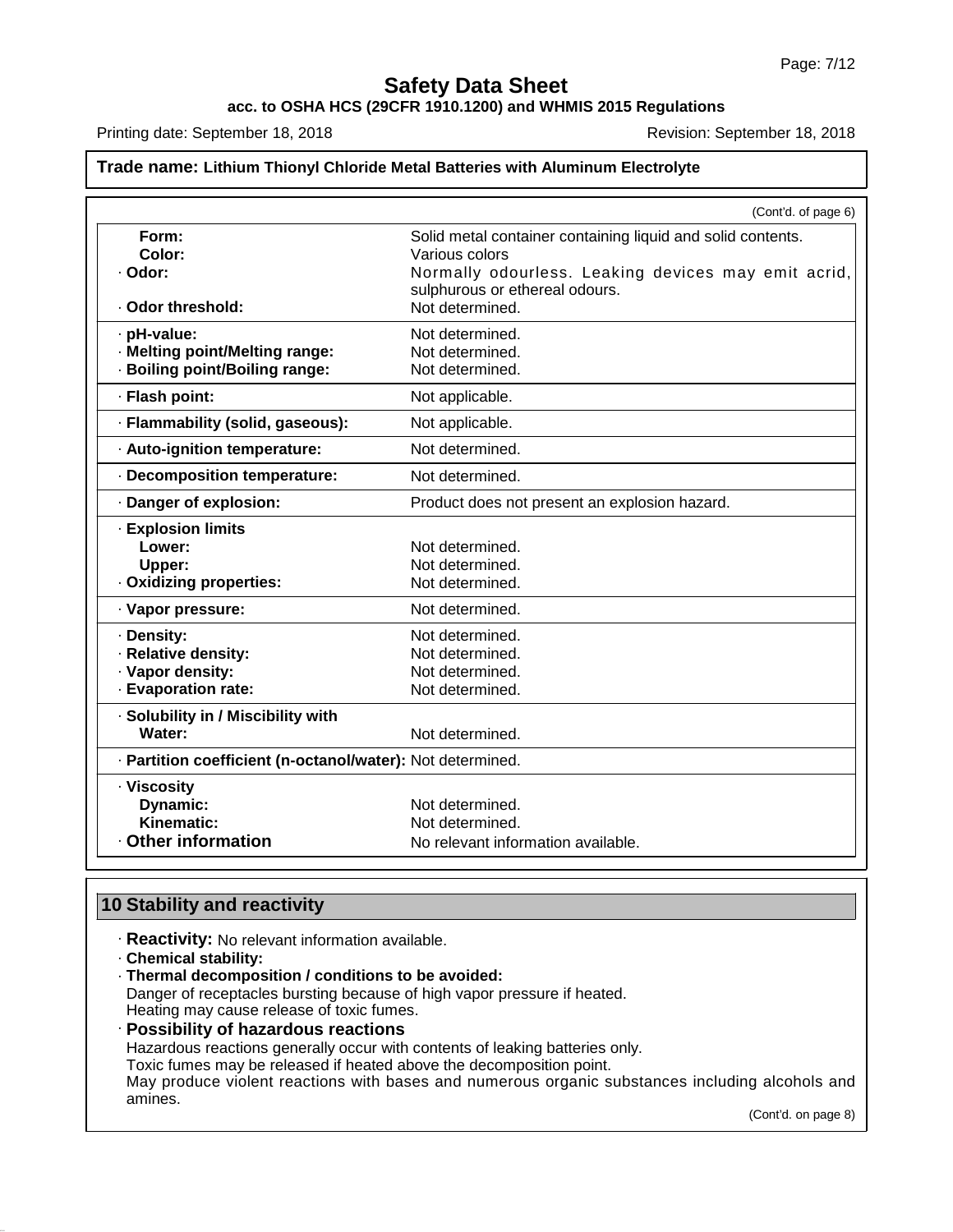**acc. to OSHA HCS (29CFR 1910.1200) and WHMIS 2015 Regulations**

Printing date: September 18, 2018 **Revision: September 18, 2018** Revision: September 18, 2018

47.0.13

### **Trade name: Lithium Thionyl Chloride Metal Batteries with Aluminum Electrolyte**

(Cont'd. of page 7)

· **Conditions to avoid** Excessive heat and contact with oxidizers. Avoid acids.

· **Incompatible materials** Strong oxidizing agents, bases, amines and aldehydes.

· **Hazardous decomposition products** Carbon monoxide and carbon dioxide Sulfur oxides (SOx) Chlorine compounds Toxic metal compounds

**11 Toxicological information** · **Information on toxicological effects** · **Acute toxicity:** · **LD/LC50 values that are relevant for classification: ATE (Acute Toxicity Estimate)** Oral LD50 >830 mg/kg Inhalative  $|LC50/4h| > 5.5$  mg/l (rat) **ATE (Acute Toxicity Estimate)**<br>
Oral LD50 >830 mg/kg<br>
Inhalative LC50/4h >5.5 mg/l (rat)<br> **7719-09-7 thionyl chloride**<br>
Inhalative LC50/4h 2.7 mg/l (rat) **7447-41-8 lithium chloride** Oral LD50 526 mg/kg (rat) · **Primary irritant effect:** · **On the skin:** Strong caustic effect in case of contact with electroyte only. · **On the eye:** Strong caustic effect in case of contact with electroyte only. · **Sensitization:** No sensitizing effects known. · **Subacute to chronic toxicity:** · **IARC (International Agency for Research on Cancer):** None of the ingredients are listed. · **NTP (National Toxicology Program):** None of the ingredients are listed. · **OSHA-Ca (Occupational Safety & Health Administration):** None of the ingredients are listed. · **Probable route(s) of exposure:** None · **Acute effects (acute toxicity, irritation and corrosivity):** Toxic if inhaled. May cause respiratory irritation. Harmful if swallowed or if inhaled. Causes severe skin burns and eye damage. (Cont'd. on page 9) None from normal handling. Symptoms only seen in exposure to leaking articles. Primary irritant effect:<br>
On the skin:<br>
None from normal handling. Symptoms only seen in exposure to leaking articles.<br>
Strong caustic effect in case of contact with electroyte only.<br>
On the eye:<br>
None from normal handling None from normal handling. Symptoms only seen in exposure to leaking articles. None from normal handling. Symptoms only seen in exposure to leaking articles.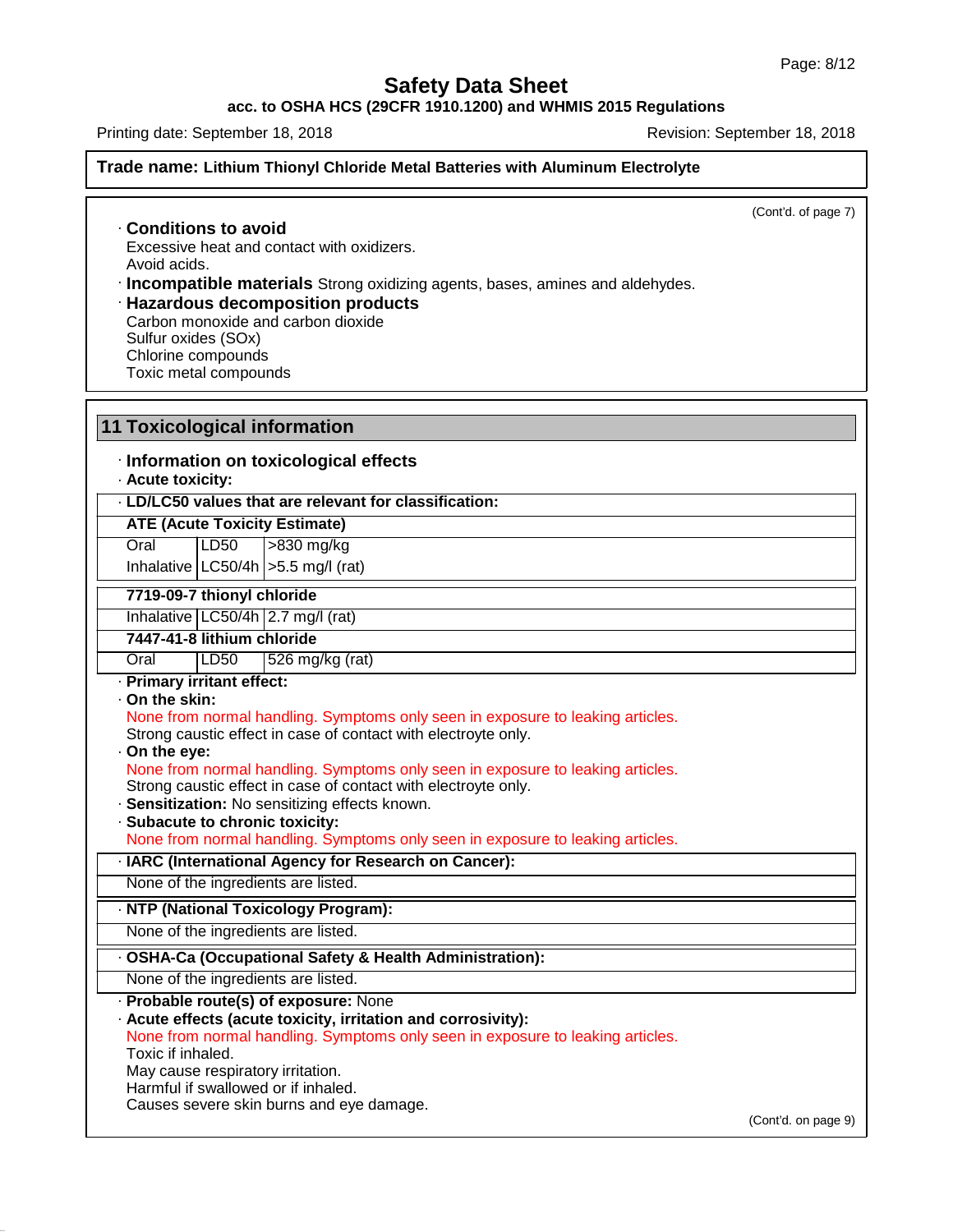**acc. to OSHA HCS (29CFR 1910.1200) and WHMIS 2015 Regulations**

Printing date: September 18, 2018 **Revision: September 18, 2018** Revision: September 18, 2018

### **Trade name: Lithium Thionyl Chloride Metal Batteries with Aluminum Electrolyte**

(Cont'd. of page 8)

- · **Repeated dose toxicity:** Based on available data, the classification criteria are not met.
- · **Germ cell mutagenicity:** Based on available data, the classification criteria are not met.
- · **Carcinogenicity:** Based on available data, the classification criteria are not met.
- · **Reproductive toxicity:** Based on available data, the classification criteria are not met.
- · **STOT-single exposure:** May cause respiratory irritation.
- · **STOT-repeated exposure:** Based on available data, the classification criteria are not met.
- · **Aspiration hazard:** Based on available data, the classification criteria are not met.

### **12 Ecological information**

- · **Toxicity**
- · **Aquatic toxicity** No relevant information available.
- · **Persistence and degradability** Easily biodegradable
- · **Bioaccumulative potential:** No relevant information available.
- · **Mobility in soil:** No relevant information available.
- · **Additional ecological information**
- · **General notes:** Avoid transfer into the environment.
- · **Results of PBT and vPvB assessment**
- · **PBT:** Not applicable.
- · **vPvB:** Not applicable.
- · **Other adverse effects** No relevant information available.

### **13 Disposal considerations**

### · **Waste treatment methods**

· **Recommendation:**

47.0.13

Must not be disposed of together with household garbage. Do not allow product to reach sewage system. Contact manufacturer for recycling information.

The user of this material has the responsibility to dispose of unused material, residues and containers in compliance with all relevant local, state and federal laws and regulations regarding treatment, storage and disposal for hazardous and nonhazardous wastes. Residual materials should be treated as hazardous.

### · **Uncleaned packagings**

· **Recommendation:** Disposal must be made according to official regulations.

| ⋅ UN-Number                     |                              |  |
|---------------------------------|------------------------------|--|
| · DOT, ADR, IMDG, IATA          | UN3090                       |  |
| $\cdot$ UN proper shipping name |                              |  |
| · DOT, IATA                     | Lithium metal batteries      |  |
| · ADR                           | 3090 LITHIUM METAL BATTERIES |  |
| · IMDG                          | LITHIUM METAL BATTERIES      |  |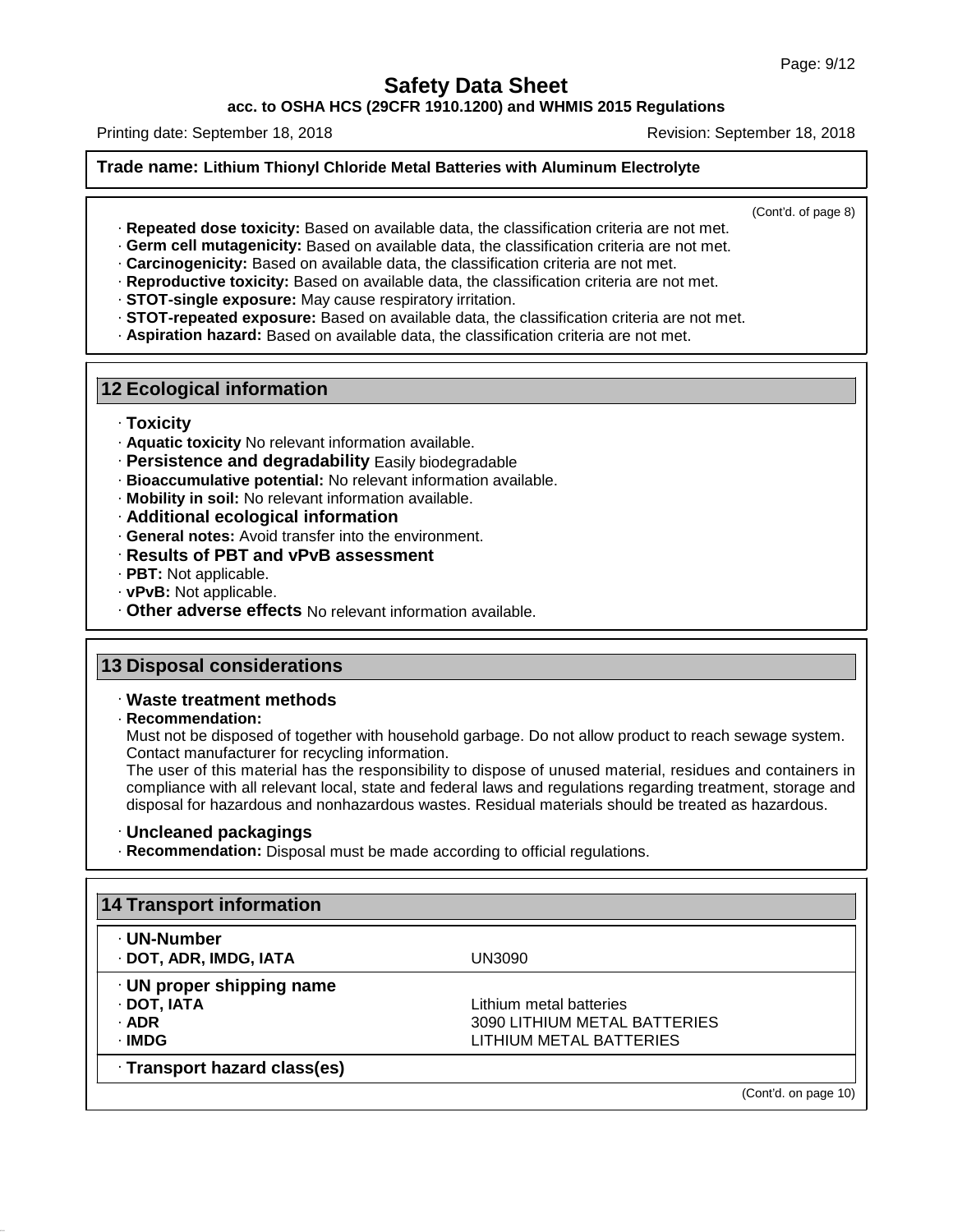### **acc. to OSHA HCS (29CFR 1910.1200) and WHMIS 2015 Regulations**

Printing date: September 18, 2018 **Revision: September 18, 2018** Revision: September 18, 2018

### **Trade name: Lithium Thionyl Chloride Metal Batteries with Aluminum Electrolyte**

|                                              | (Cont'd. of page 9)                                         |
|----------------------------------------------|-------------------------------------------------------------|
| · DOT, IMDG, IATA                            |                                                             |
|                                              |                                                             |
| · Class                                      | 9                                                           |
| · Label                                      | 9                                                           |
| $·$ ADR                                      |                                                             |
|                                              |                                                             |
| · Class                                      | 9 (M4)                                                      |
| · Label                                      | 9                                                           |
| · Packing group<br>· DOT, ADR, IMDG, IATA    | Ш                                                           |
| <b>Environmental hazards</b>                 |                                                             |
| · Marine pollutant:                          | No                                                          |
|                                              |                                                             |
| · Special precautions for user               | Warning: Miscellaneous dangerous substances and<br>articles |
| · EMS Number:                                | $F-A, S-I$                                                  |
| · Transport in bulk according to Annex II of |                                                             |
| MARPOL73/78 and the IBC Code                 | Not applicable.                                             |

## **15 Regulatory information**

· **Safety, health and environmental regulations/legislation specific for the substance or mixture**

· **United States (USA)**

· **SARA**

47.0.13

· **Section 302 (extremely hazardous substances):**

None of the ingredients are listed.

· **Section 355 (extremely hazardous substances):**

None of the ingredients are listed.

· **Section 313 (Specific toxic chemical listings):**

None of the ingredients are listed.

· **TSCA (Toxic Substances Control Act)**

Contact manufacturer for further information.

· **Proposition 65 (California)**

# · **Chemicals known to cause cancer:**

None of the ingredients are listed.

(Cont'd. on page 11)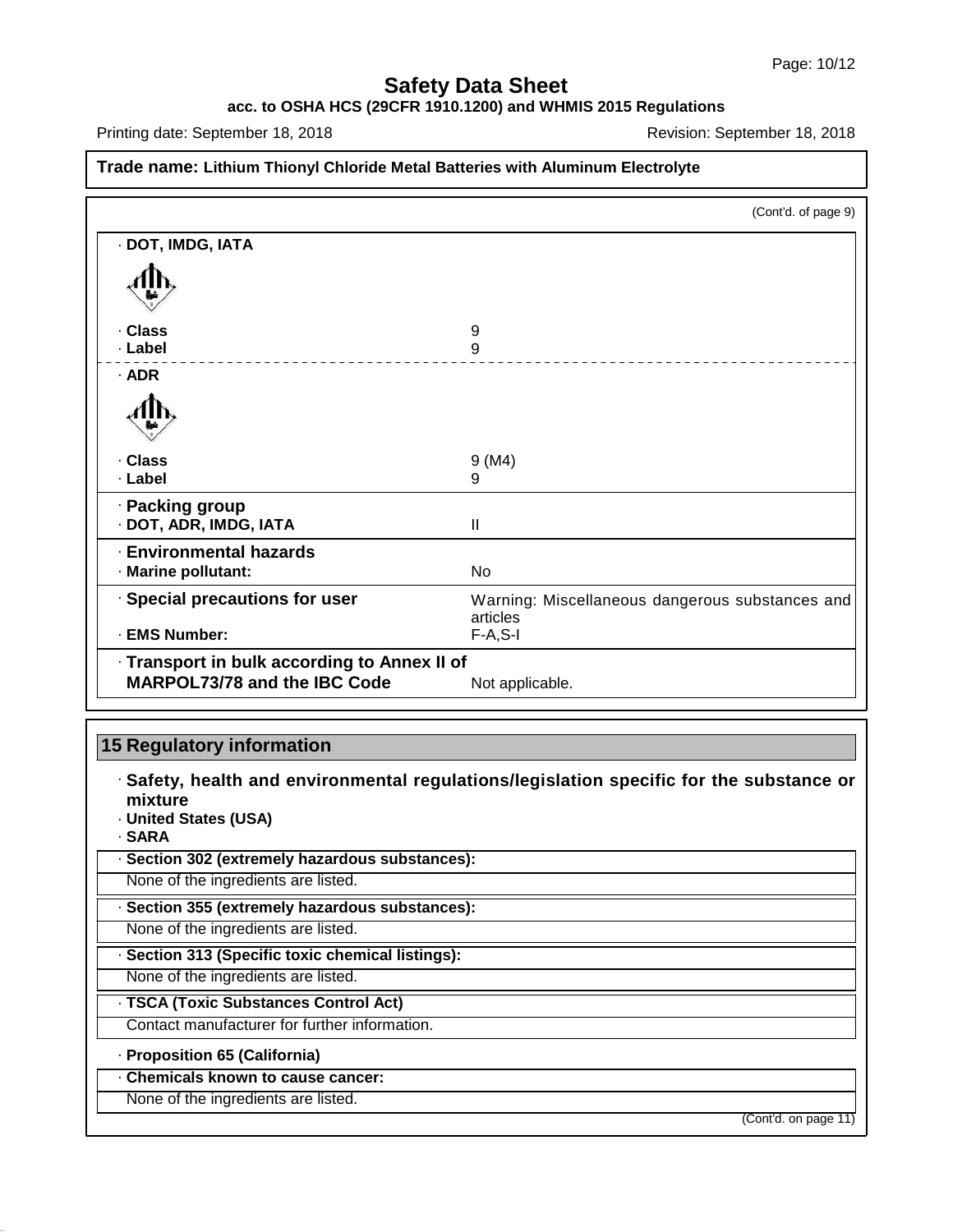**acc. to OSHA HCS (29CFR 1910.1200) and WHMIS 2015 Regulations**

Printing date: September 18, 2018 **Revision: September 18, 2018** Revision: September 18, 2018

**Trade name: Lithium Thionyl Chloride Metal Batteries with Aluminum Electrolyte**

(Cont'd. of page 10)

· **Chemicals known to cause developmental toxicity for females:**

None of the ingredients are listed.

· **Chemicals known to cause developmental toxicity for males:**

None of the ingredients are listed.

· **Chemicals known to cause developmental toxicity:**

None of the ingredients are listed.

· **EPA (Environmental Protection Agency):**

None of the ingredients are listed.

· **IARC (International Agency for Research on Cancer):**

None of the ingredients are listed.

· **Canadian Domestic Substances List (DSL) (Substances not listed.):**

Contact manufacturer for further information.

### **16 Other information**

47.0.13

This information is based on our present knowledge. However, this shall not constitute a guarantee for any specific product features and shall not establish a legally valid contractual relationship.

· **Abbreviations and acronyms:**

ADR: European Agreement concerning the International Carriage of Dangerous Goods by Road IMDG: International Maritime Code for Dangerous Goods DOT: US Department of Transportation IATA: International Air Transport Association CAS: Chemical Abstracts Service (division of the American Chemical Society) NFPA: National Fire Protection Association (USA) HMIS: Hazardous Materials Identification System (USA) LC50: Lethal concentration, 50 percent LD50: Lethal dose, 50 percent PBT: Persistant, Bio-accumulable, Toxic vPvB: very Persistent and very Bioaccumulative OSHA: Occupational Safety & Health Administration Water-react. 1: Substances and mixtures which in contact with water emit flammable gases - Category 1 Acute Tox. 4: Acute toxicity – Category 4 Acute Tox. 3: Acute toxicity – Category 3 Skin Corr. 1A: Skin corrosion/irritation – Category 1A Skin Corr. 1B: Skin corrosion/irritation - Category 1B Skin Irrit. 2: Skin corrosion/irritation – Category 2 Eye Dam. 1: Serious eye damage/eye irritation – Category 1 Eye Irrit.2A: Serious eye damage/eye irritation – Category 2A STOT SE 3: Specific target organ toxicity (single exposure) – Category 3 · **Sources** Website, European Chemicals Agency (echa.europa.eu) Website, US EPA Substance Registry Services (ofmpub.epa.gov/sor internet/registry/substreg/home/ overview/home.do) Website, Chemical Abstracts Registry, American Chemical Society (www.cas.org) Patty's Industrial Hygiene, 6th ed., Rose, Vernon, ed. ISBN: 978-0-470-07488-6 Casarett and Doull's Toxicology: The Basic Science of Poisons, 8th Ed., Klaasen, Curtis D.,ed., ISBN: 978-0-07-176923-5. Safety Data Sheets, Individual Manufacturers SDS Prepared by: ChemTel Inc.

(Cont'd. on page 12)